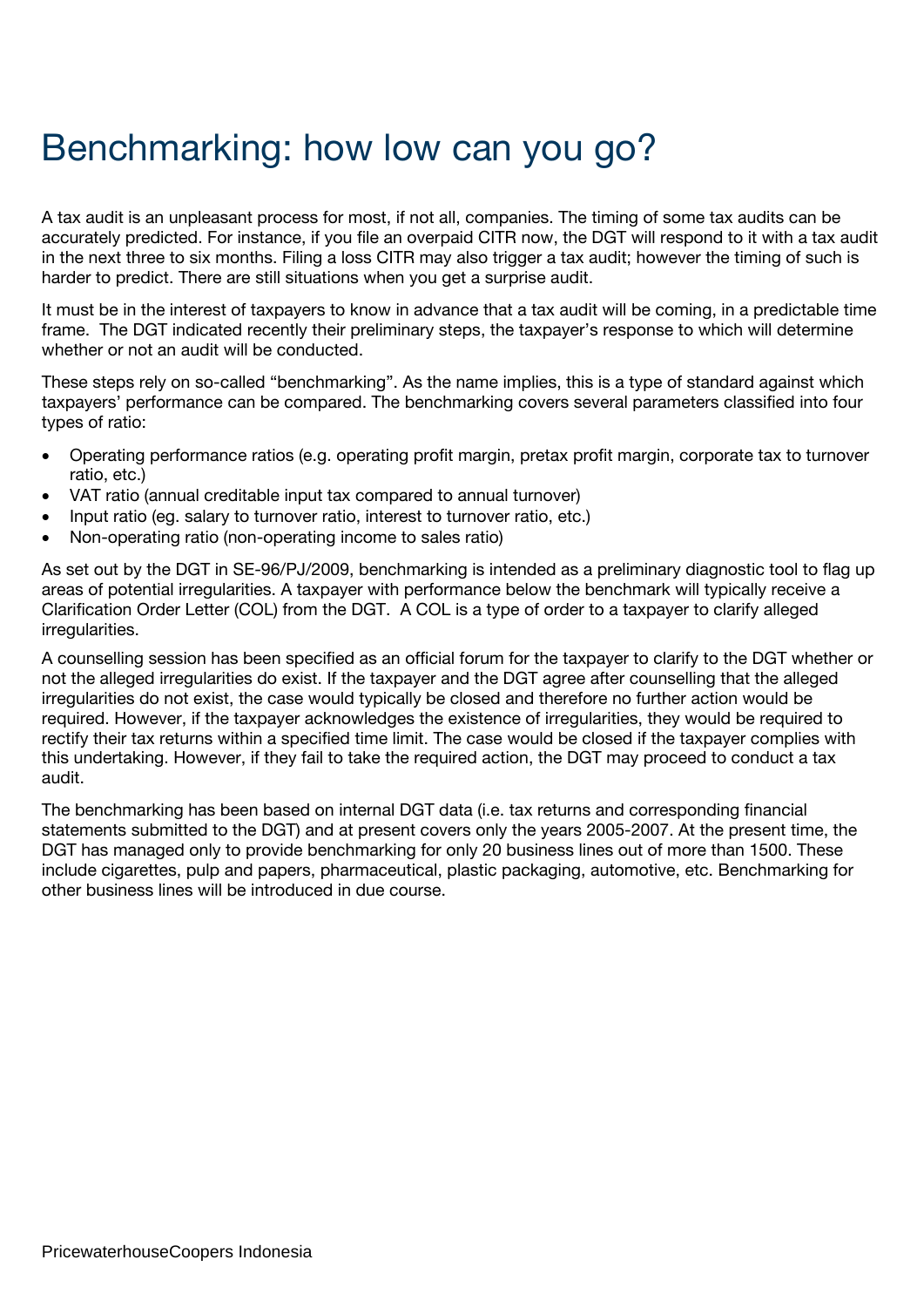## Taxpayer benchmark ratios – where do you stand?

All Indonesian taxpayers should be aware of new approaches being taken by the Indonesian Director General of Taxation ("DGT") in identifying taxpayers which may be subject to a tax audit.

Whilst tax audits are generally automatic in tax refund cases, the DGT is now adopting a more sophisticated approach to audit case selection in other cases.

As part of this approach, the DGT has recently expanded the range of industries for which it has collated and published benchmark ratios, primarily in relation to profitability and expenditure. These benchmarks are used by the DGT to assess whether a taxpayer's affairs require further examination, which in turn may lead to a formal tax audit. This is in line with audit case selection methodologies commonly used by revenue authorities in many other countries.

The first set of benchmarking guidelines were released on 5 October 2009, when the DGT issued SE - 96/PJ/2009 which contains a series of benchmark ratios for twenty different industries (based on its business type ie, KLU classification) in respect of the 2005 – 2007 income years and based on information obtained from Corporate Income Tax Returns. On 1 February 2010, the DGT issued SE - 11/PJ/2010 which contains the same financial ratio analysis for an additional 31 industry groups, taking the total to 51.

These two regulations apply in conjunction with PER – 1 70/PJ/2007, which sets out the DGT's approach to discussions with taxpayers about variances between the benchmarking ratios and the taxpayer's own circumstances. They provide a mechanism for the Indonesian Tax Office account representatives to assess the likely tax compliance level of a corporate taxpayer based on comparisons with the financial performance of the taxpayer's industry peers.

Where a taxpayer falls below one of the benchmark criteria for its industry, this may prompt a follow up from the account representative for a further explanation of the discrepancy. If the investigation of the discrepancy reveals non-compliance with the tax law, the account representative will usually request that the tax return be amended. If the taxpayer disagrees with the suggested amendment and does not amend their return, the account representative would then recommend that taxpayer be subject to a tax audit.

The regulations provide that this benchmarking information is to be used as a tool in assessing a taxpayer's likely compliance with the tax laws, and a variance in respect of any particular ratio does not in itself prove non-compliance by a taxpayer.

It is not clear from the information provided in the regulations how current year data will be compared to prior year data, particularly if there is a variance in the comparable benchmark percentage over each of the 2005 – 2007 income years. Further, it is not clear how much of a discrepancy will actually trigger a request for further information.

Taxpayers that are in any of the 51 industries published in the regulations should compare how their financial profitability and expenditure ratios compare to the DGT's published industry average. In the event that a taxpayer is aware that they have fallen below a particular benchmark level, consideration can be given in advance regarding how to deal with a likely follow up from the DGT.